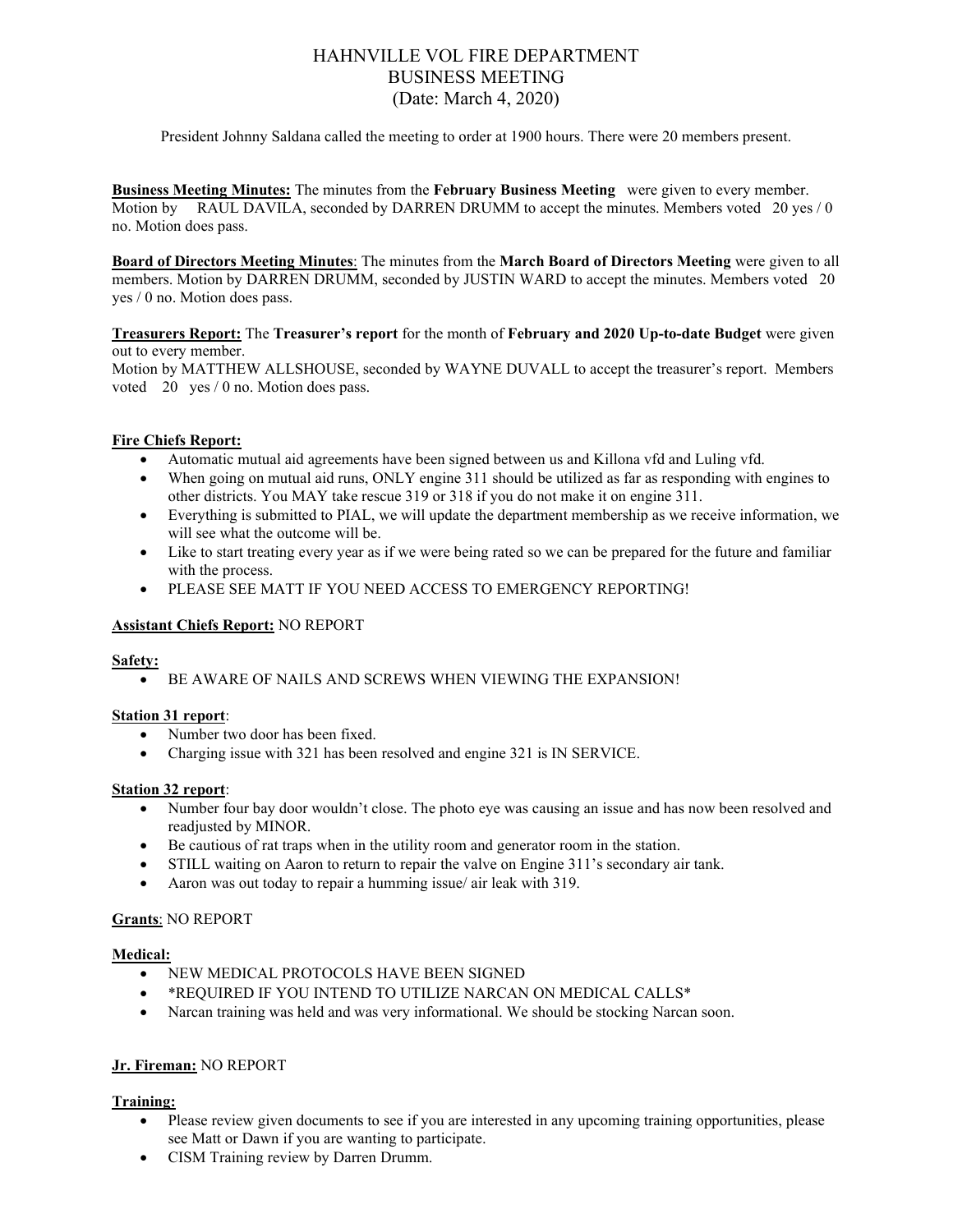- Anyone who does not have access to EMERGENCY REPORTING, CONTACT CHIEF ALLSHOUSE. Everyone is required to have access to this system for records keeping.
- **If you do supplemental training, please log it into ER if you can OR turn in your hours with a description/activity log of what you did. We all need to be doing this to build training hours and maintain standards!**
- Training Academy hours are being tracked by Dawn so academy recruits do not have to report these hours.
- Congratulations to Wayne Duvall and Michael Kendall for passing their tests for

# **Association:** NO REPORT

# **Installation:** NO REPORT

# **Public Relations Committee:**

- Let Dawn know if you are interested in volunteering for ONE TEAM ONE FIGHT.
- Team has been set for ONE TEAM ONE FIGHT.
- 21 participants from HVFD registered for UNITED WAY BRIDGE RUN!

# **Truck/Building Committee:**

- Station 32 expansion:
	- o Membership was updated about building expansion status.
	- o Issues with roofing were discussed.
- Truck updating projects are still active but are low priority right now.

# **Fire Prevention:**

• CHECK/CHANGE SMOKE DETECTOR BATTERIES!

# **SOP/SOG/PREPLAN REVIEWS:**

- This meeting we reviewed the pre-plan for "LEMMON LAW OFFICE (028)". Please familiarize yourself with the aspects of this location in the event of an emergency incident at or near that location.
	- o Discussion was also held on the fire hydrant locations as well as the exposure hazards.
- Members need to be reviewing SOP/SOG packets that were given out and send input on policies to Dawn.

# **Old Business:**

- 1. 319 compartment reconfigurations. Still active
- 2. 316 Retrofit Project. Still active
- 3. Tent project with Beade Corp. 10x15 tent with HVFD graphics at an estimated cost of about \$1,050.00. Still active. Updating of Department patch/logos. Johnny updated membership on creation of VECTOR LOGO for the department and is looking for some input to move forward.
- 4. If you put that your enroute on active 911, please actually go enroute and not just put it to get credit when you aren't actually responding! You will receive reprimanding if you continue to do so!
- 5. Motion made by MICHAEL KENDALL, seconded by RAUL DAVILA to move forward with a plan for a PAID ON-CALL program. Membership voted **13** yes / **2** no. Motion does pass.
- 6. Motion made by WAYNE DUVALL, seconded by CALEB KIHNEL to sign the Louisiana Compliance Questionnaire. Membership voted **13** yes / **2** no. Motion does pass.
- 7. Motion made by MATTHEW ALLSHOUSE, seconded by JUSTIN WARD to duplicate ONE TEAM ONE FIGHT agreement from 2019 to provide a cooking team for HVFD for ONE TEAM ONE FIGHT. Membership voted **13** yes / **2** no. Motion does pass.

# **New Business:**

- 1. Membership discussion held on pay increases for paid personnel (Dawn and Eric). Cost of living raises are coming up for Eric and Dawn, discussion held on other pay increases also.
	- 1. Motion made by MATTHEW ALLSHOUSE, seconded by WAYNE DUVALL to increase Dawn's hourly pay by \$1.00 for **ADDED RESPONSIBILITIES/COST OF LIVING** per recommendation of The Hahnville Volunteer Fire Department Board of Directors. Membership voted **20** yes / **0** no. Motion does pass.

# **Voting New Members:**

1. **Manuel Davila: MEMBERSHIP VOTED TO ACCEPT! WELCOME MANUEL!**